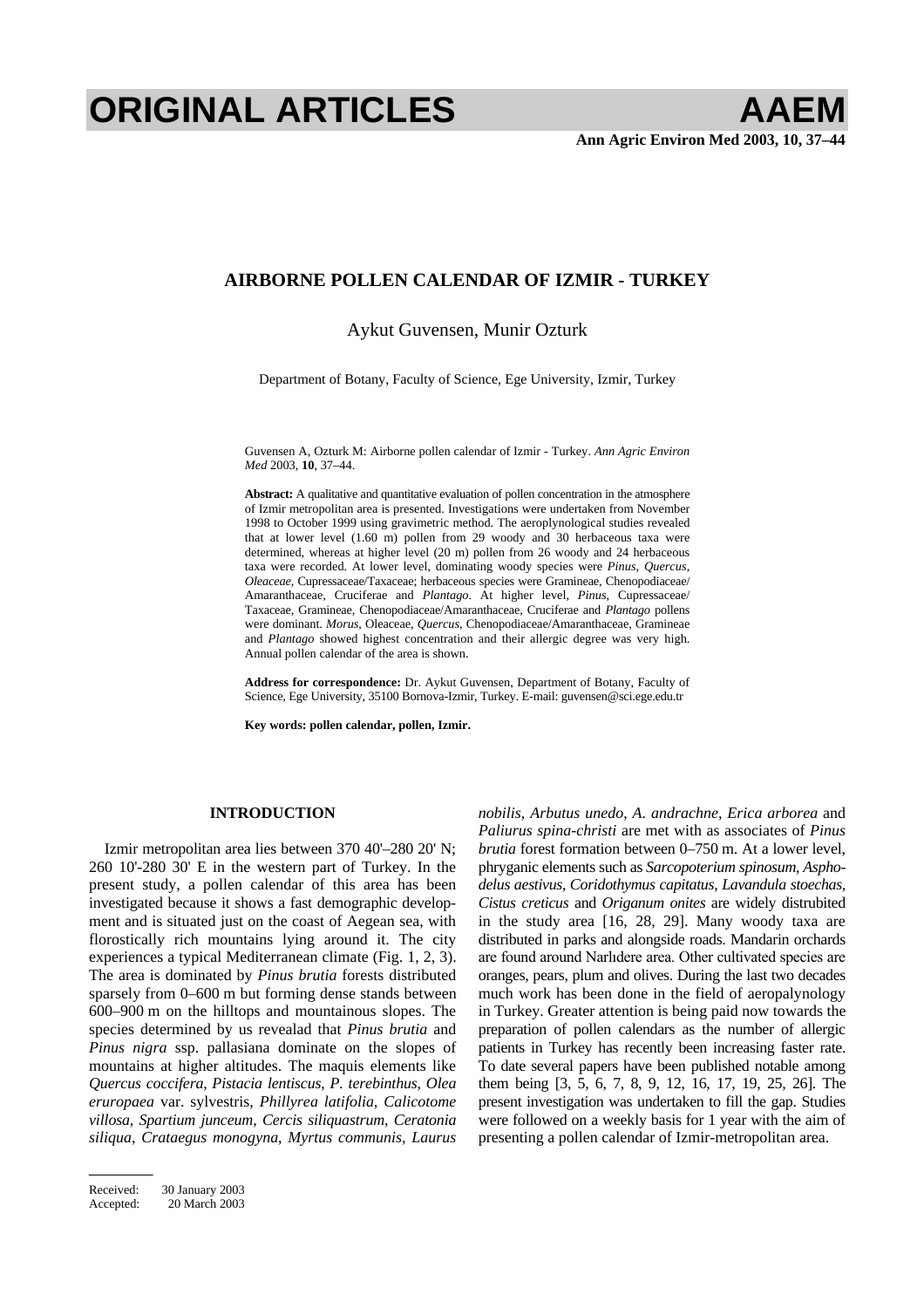Table 1. Pollen taxa found in the atmosphere of Izmir (lower level - 1.60 m) during the period of study.

| Taxa                                       |                               | Total pollen grains |  |  |  |  |  |
|--------------------------------------------|-------------------------------|---------------------|--|--|--|--|--|
|                                            | Pollen grains/cm <sup>2</sup> | %                   |  |  |  |  |  |
| Woody taxa                                 |                               |                     |  |  |  |  |  |
| Pinus                                      | 2,598                         | 57.3                |  |  |  |  |  |
| Quercus                                    | 530                           | 11.7                |  |  |  |  |  |
| Oleaceae                                   | 240                           | 5.3                 |  |  |  |  |  |
| Cupressaceae/Taxaceae                      | 119                           | 2.6                 |  |  |  |  |  |
| Eucalptus camaldulensis                    | 74                            | 1.6                 |  |  |  |  |  |
| Rosaceae                                   | 36                            | 0.8                 |  |  |  |  |  |
| Ailanthus                                  | 35<br>29                      | 0.8<br>0.6          |  |  |  |  |  |
| Corylus<br>Morus                           | 24                            | 0.5                 |  |  |  |  |  |
| Platanus orientalis                        | 19                            | 0.4                 |  |  |  |  |  |
| Alnus glutinosa                            | 14                            | 0.3                 |  |  |  |  |  |
| Casuarina equisetifolia                    | 12                            | 0.3                 |  |  |  |  |  |
| <b>Ulmus</b>                               | 11                            | 0.2                 |  |  |  |  |  |
| Erica                                      | 10                            | 0.2                 |  |  |  |  |  |
| Salix                                      | 10                            | 0.2                 |  |  |  |  |  |
| Pistacia                                   | 8                             | 0.2                 |  |  |  |  |  |
| Populus                                    | 8<br>8                        | 0.2<br>0.2          |  |  |  |  |  |
| Sophora japonica<br>Juglans regia          | 7                             | 0.2                 |  |  |  |  |  |
| Acer                                       | 4                             | 0.09                |  |  |  |  |  |
| Schinus molle                              | 4                             | 0.09                |  |  |  |  |  |
| Acacia cyanophylla                         | $\overline{c}$                | 0.04                |  |  |  |  |  |
| Cistaceae                                  | $\overline{c}$                | 0.04                |  |  |  |  |  |
| Laurus nobilis                             | $\overline{c}$                | 0.04                |  |  |  |  |  |
| Sarcopoterium spinosum                     | $\overline{2}$                | 0.04                |  |  |  |  |  |
| Arbutus andrachne                          | 1                             | 0.02                |  |  |  |  |  |
| Castanea sativa                            | 1                             | 0.02                |  |  |  |  |  |
| Ligustrum vulgare                          | 1<br>1                        | 0.02<br>0.02        |  |  |  |  |  |
| Nerium oleander                            |                               |                     |  |  |  |  |  |
| Total (woody pollen)                       | 3,820                         | 84.05               |  |  |  |  |  |
| Non-woody taxa                             |                               |                     |  |  |  |  |  |
| Gramineae                                  | 350                           | 7.7                 |  |  |  |  |  |
| Chenopodiaceae/Amaranthaceae<br>Cruciferae | 61<br>55                      | 1.3<br>1.2          |  |  |  |  |  |
| Plantago                                   | 49                            | 1.08                |  |  |  |  |  |
| Anthemis                                   | 39                            | 0.9                 |  |  |  |  |  |
| Compositae                                 | 34                            | 0.7                 |  |  |  |  |  |
| Malva sylvestris                           | 18                            | 0.4                 |  |  |  |  |  |
| Rumex                                      | 13                            | 0.3                 |  |  |  |  |  |
| Xanthium strumarium                        | 12                            | 0.3                 |  |  |  |  |  |
| Papaver                                    | 9                             | 0.2                 |  |  |  |  |  |
| Cyperaceae                                 | 8                             | 0.2                 |  |  |  |  |  |
| Typha                                      | 7                             | 0.2<br>0.13         |  |  |  |  |  |
| Leguminosae<br>Fumariaceae                 | 6<br>5                        | 0.11                |  |  |  |  |  |
| Juncaceae                                  | 5                             | 0.11                |  |  |  |  |  |
| Urticaceae                                 | 4                             | 0.08                |  |  |  |  |  |
| Umbelliferae                               | 3                             | 0.06                |  |  |  |  |  |
| Cardaria                                   | $\overline{c}$                | 0.04                |  |  |  |  |  |
| Labiatae                                   | $\overline{c}$                | 0.04                |  |  |  |  |  |
| Calendula                                  | 1                             | 0.02                |  |  |  |  |  |
| Campanula                                  | 1                             | 0.02                |  |  |  |  |  |
| Carduus                                    | 1<br>1                        | 0.02                |  |  |  |  |  |
| Caryophyllaceae<br>Centaurea               | 1                             | 0.02<br>0.02        |  |  |  |  |  |
| Ecbalium elaterium                         | 1                             | 0.02                |  |  |  |  |  |
| Hypecoum                                   | 1                             | 0.02                |  |  |  |  |  |
| Ranunculaceae                              | 1                             | 0.02                |  |  |  |  |  |
| Rubiaceae                                  | 1                             | 0.02                |  |  |  |  |  |
| Scrophulariaceae                           | 1                             | 0.02                |  |  |  |  |  |
| Taraxaum                                   | 1                             | 0.02                |  |  |  |  |  |
| Total (non-woody pollen)                   | 685                           | 15.29               |  |  |  |  |  |
| Total (woody and non-woody pollen)         | 4,505                         | 99.34               |  |  |  |  |  |
| Unidentified<br>Total                      | 30<br>4,535                   | 0.66<br>100         |  |  |  |  |  |
|                                            |                               |                     |  |  |  |  |  |



**Figure 1.** Annual wind speed data of Izmir from November 1998 to October 1999.

#### **MATERIAL AND METHODS**

Field studies were undertaken from November 1998 to October 1999 around the metropolitan centre of Izmir. Durham samplers were placed in the school centre (1.60 m) and school building (20 m). The slides smeared with glycerine-jell stained with safranine were changed weekly [11]. For identification, a B-3000 binocular was used and counting conducted on a  $20 \times 20$  mm (4 cm<sup>2</sup>) area of the slide which was extrapolated to  $1 \text{ cm}^2$ . The identification of pollen taxa was carried out with the help of reference slides from 800 taxa distributed in the area, prepared according to Wodehouse [30]. Identification was followed using the books on palynology [13, 14, 22, 23, 24]. Meteorological data was obtained from the National Meteorological Directorate in Ankara.

### **RESULTS**

During the period of study, pollen from 29 taxa of woody species and 30 herbaceous taxa at lower level (1.60 m), and 26 and 24 taxa of these respectively were determined at higher level. The highest concentration at the lower level was that of *Pinus* (57.3%), *Quercus* (11.7%), Oleaceae (5.3%) and Cupressaceae/Taxaceae (2.6%), together with herbaceous representatives such as Gramineae (7.7%), Chenopodiaceae/Amaranthaceae (1.3%), Cruciferae (1.2%), *Plantago* (1.08%), *Anthemis* (0.9%) and Compositae (0.7%) (Tab. 1). At higher level (20 m), woody taxa dominating were *Pinus* (57%), *Quercus* (12%), Cupressaceae/ Taxaceae (4.8%), Oleaceae (4.4%), *Morus* (2.4%), *Eucalyptus camaldulensis* (1.8%) and the herbaceous ones were Gramineae (6%), Chenopodiaceae/Amaranthaceae (1.7%), Cruciferae (1.3%) and *Plantago* (1.2%) (Tab. 2). The number of pollens in the atmosphere from herbaceous taxa at both levels was highest during April, May and August, whereas pollens from woody taxa dominated during April, May and March at the lower level, and May, April and March at the higher level (Fig. 4, 5). In all, 4,535 pollen per  $cm<sup>2</sup>$  were detected at lower level. Out of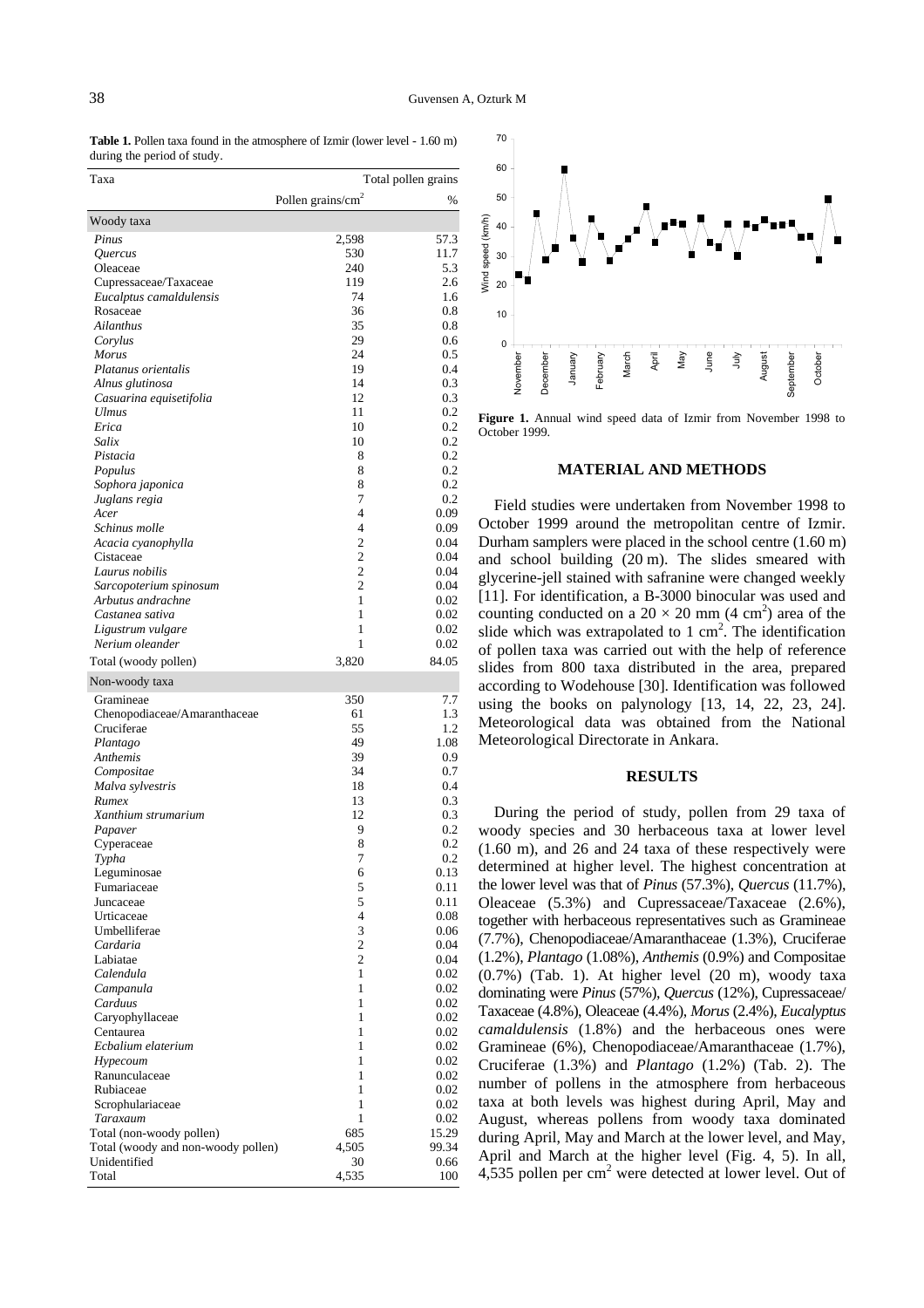

**Figure 2.** Annual precipitation and relative humidity data of Izmir from November 1998 to October 1999.

these,  $3,820/cm^2$  belong to woody taxa and  $685/cm^2$  to the herbaceous taxa. Tree pollens at this height were 84.05%, Gramineae pollens 7.7%, and other herbaceous taxa 7.59%. At higher level, total pollen concentration was 6,240 per cm<sup>2</sup>, out of which 5,449 (87.32%) came from woody taxa and 761 (12.2%) from herbaceous taxa. At this level, percentage pollen concentration per  $cm<sup>2</sup>$  varied as follows; woody taxa (87.32%), herbaceous taxa (6.2%) and Gramineae (6%) (Fig. 6, 7). At lower level, pollen of 8 taxa were determined in the atmosphere during November, but *Corylus* dominated during the 4<sup>th</sup> week. Pollen of only 4 taxa were observed during December, once again dominated by the same trees. During January, the number of pollen went up to 7 taxa but their density was very low. Cupressaceae/Taxaceae topped the list in February followed by *Alnus glutinosa* during the 4<sup>th</sup> week. In March, the number of taxa went up to 24 with Cupressaceae/Taxaceae dominating during 2nd week, followed by *Pinus* during the last 2 weeks. Out of other taxa pollen, Rosaceae members were abundant (Fig. 8). The month of April was found to be the richest of all with 38 taxa and high density values, out of which 3,872 pollen belonged to *Pinus*. These were followed by a high density of *Anthemis* and Gramineae towards the and of April. During May, pollen from 30 taxa were recorded, the highest number once again belonged to *Pinus*, followed by *Quercus*, Oleaceae, Gramineae, Cruciferae and *Morus* as compared to other taxa. The number went down to 14 taxa during June, dominated by Oleaceae and *Pinus*. In July, pollen from 18 taxa were recorded with *E. camaldulensis* and *Sophora japonica*. dominating towards the end. Only 9 taxa were observed in August with the highest number of Chenopodiaceae/Amaranthaceae pollens, 6 taxa in September dominated by *Casuarina equisetifolia* in the  $3<sup>rd</sup>$  week, and 3 taxa in October with a high density of Casuarina equisetifolia and *Corylus*. In general, the longest pollen period on a weekly basis in a year was recorded for *Pinus* (32 weeks) followed by Gramineae (33 weeks), Cupressaceae/Taxaceae (28 weeks), Chenopodiaceae/ Amaranthaceae (29 weeks), *Corylus* (20 weeks) and

|  |                             | <b>Table 2.</b> Pollen taxa found in the atmosphere of Izmir (higher level $-20$ m) |  |  |
|--|-----------------------------|-------------------------------------------------------------------------------------|--|--|
|  | during the period of study. |                                                                                     |  |  |

| Pollen grains/cm <sup>2</sup><br>%<br>Pinus<br>3,555<br>57<br>749<br>12<br>Quercus<br>300<br>4.8<br>Cupressaceae/Taxaceae<br>276<br>4.4<br>Oleaceae<br>149<br>2.4<br><b>Morus</b><br>1.8<br>113<br>Eucalyptus camaldulensis<br>1.5<br>Ailanthus<br>91<br>41<br>0.7<br>Alnus glutinosa<br>35<br>0.6<br>Rosaceae<br>20<br>0.3<br>Corylus<br>20<br>0.3<br>Platanus orientalis<br>0.3<br><b>Ulmus</b><br>18<br>0.2<br>15<br>Casuarina equisetifolia<br>0.2<br>Erica<br>14<br>0.14<br>9<br>Pistacia<br>0.14<br>9<br>Populus<br>Juglans regia<br>8<br>0.13<br>7<br>0.1<br>Sarcopoterium spinosum<br>Salix<br>6<br>0.1<br>0.08<br>Acer<br>5<br>$\mathfrak{2}$<br>0.03<br>Laurus nobilis<br>$\overline{c}$<br>Nerium oleander<br>0.03<br>$\overline{2}$<br>0.03<br>Cistaceae<br>$\mathbf{1}$<br>0.02<br>Acacia cyanophylla<br>$\mathbf{1}$<br>0.02<br>Castanea sativa<br>Tilia<br>0.02<br>1<br>5,449<br>87.32<br>Gramineae<br>373<br>6<br>109<br>1.7<br>Chenopodiaceae/Amaranthaceae<br>Cruciferae<br>82<br>1.3<br>75<br>1.2<br>Plantago<br>0.4<br>24<br>Leguminosae<br>0.3<br>19<br>Taraxacum<br>13<br>0.2<br>Rumex<br>12<br>0.2<br>Compositae<br>9<br>0.14<br>Cyperaceae<br>9<br>Fumariaceae<br>0.14<br>8<br>Xanthium strumarium<br>0.13<br>7<br>0.11<br>Typha<br>Juncaceae<br>6<br>0.1<br>3<br>Anthemis<br>0.05<br>3<br>Umbelliferae<br>0.05<br>$\mathbf{1}$<br>0.02<br>Campanula<br>Centaurea<br>1<br>Cichorium intybus<br>1<br>0.02<br>Erodium<br>1<br>0.02<br>1<br>Euphorbia<br>0.02<br>Labiatae<br>1<br>0.02<br>Melilotus<br>1<br>0.02<br>Mercurialis<br>1<br>1<br>0.02<br>Papaver<br>12.2<br>761<br>Total (woody and non-woody pollen)<br>6,210<br>30<br>6,240<br>100 | Taxa                     | Total pollen grains |
|-----------------------------------------------------------------------------------------------------------------------------------------------------------------------------------------------------------------------------------------------------------------------------------------------------------------------------------------------------------------------------------------------------------------------------------------------------------------------------------------------------------------------------------------------------------------------------------------------------------------------------------------------------------------------------------------------------------------------------------------------------------------------------------------------------------------------------------------------------------------------------------------------------------------------------------------------------------------------------------------------------------------------------------------------------------------------------------------------------------------------------------------------------------------------------------------------------------------------------------------------------------------------------------------------------------------------------------------------------------------------------------------------------------------------------------------------------------------------------------------------------------------------------------------------------------------------------------------------------------------------------------------------------------------------|--------------------------|---------------------|
|                                                                                                                                                                                                                                                                                                                                                                                                                                                                                                                                                                                                                                                                                                                                                                                                                                                                                                                                                                                                                                                                                                                                                                                                                                                                                                                                                                                                                                                                                                                                                                                                                                                                       |                          |                     |
|                                                                                                                                                                                                                                                                                                                                                                                                                                                                                                                                                                                                                                                                                                                                                                                                                                                                                                                                                                                                                                                                                                                                                                                                                                                                                                                                                                                                                                                                                                                                                                                                                                                                       | Woody taxa               |                     |
|                                                                                                                                                                                                                                                                                                                                                                                                                                                                                                                                                                                                                                                                                                                                                                                                                                                                                                                                                                                                                                                                                                                                                                                                                                                                                                                                                                                                                                                                                                                                                                                                                                                                       |                          |                     |
|                                                                                                                                                                                                                                                                                                                                                                                                                                                                                                                                                                                                                                                                                                                                                                                                                                                                                                                                                                                                                                                                                                                                                                                                                                                                                                                                                                                                                                                                                                                                                                                                                                                                       |                          |                     |
|                                                                                                                                                                                                                                                                                                                                                                                                                                                                                                                                                                                                                                                                                                                                                                                                                                                                                                                                                                                                                                                                                                                                                                                                                                                                                                                                                                                                                                                                                                                                                                                                                                                                       |                          |                     |
|                                                                                                                                                                                                                                                                                                                                                                                                                                                                                                                                                                                                                                                                                                                                                                                                                                                                                                                                                                                                                                                                                                                                                                                                                                                                                                                                                                                                                                                                                                                                                                                                                                                                       |                          |                     |
|                                                                                                                                                                                                                                                                                                                                                                                                                                                                                                                                                                                                                                                                                                                                                                                                                                                                                                                                                                                                                                                                                                                                                                                                                                                                                                                                                                                                                                                                                                                                                                                                                                                                       |                          |                     |
|                                                                                                                                                                                                                                                                                                                                                                                                                                                                                                                                                                                                                                                                                                                                                                                                                                                                                                                                                                                                                                                                                                                                                                                                                                                                                                                                                                                                                                                                                                                                                                                                                                                                       |                          |                     |
|                                                                                                                                                                                                                                                                                                                                                                                                                                                                                                                                                                                                                                                                                                                                                                                                                                                                                                                                                                                                                                                                                                                                                                                                                                                                                                                                                                                                                                                                                                                                                                                                                                                                       |                          |                     |
|                                                                                                                                                                                                                                                                                                                                                                                                                                                                                                                                                                                                                                                                                                                                                                                                                                                                                                                                                                                                                                                                                                                                                                                                                                                                                                                                                                                                                                                                                                                                                                                                                                                                       |                          |                     |
|                                                                                                                                                                                                                                                                                                                                                                                                                                                                                                                                                                                                                                                                                                                                                                                                                                                                                                                                                                                                                                                                                                                                                                                                                                                                                                                                                                                                                                                                                                                                                                                                                                                                       |                          |                     |
|                                                                                                                                                                                                                                                                                                                                                                                                                                                                                                                                                                                                                                                                                                                                                                                                                                                                                                                                                                                                                                                                                                                                                                                                                                                                                                                                                                                                                                                                                                                                                                                                                                                                       |                          |                     |
|                                                                                                                                                                                                                                                                                                                                                                                                                                                                                                                                                                                                                                                                                                                                                                                                                                                                                                                                                                                                                                                                                                                                                                                                                                                                                                                                                                                                                                                                                                                                                                                                                                                                       |                          |                     |
|                                                                                                                                                                                                                                                                                                                                                                                                                                                                                                                                                                                                                                                                                                                                                                                                                                                                                                                                                                                                                                                                                                                                                                                                                                                                                                                                                                                                                                                                                                                                                                                                                                                                       |                          |                     |
|                                                                                                                                                                                                                                                                                                                                                                                                                                                                                                                                                                                                                                                                                                                                                                                                                                                                                                                                                                                                                                                                                                                                                                                                                                                                                                                                                                                                                                                                                                                                                                                                                                                                       |                          |                     |
|                                                                                                                                                                                                                                                                                                                                                                                                                                                                                                                                                                                                                                                                                                                                                                                                                                                                                                                                                                                                                                                                                                                                                                                                                                                                                                                                                                                                                                                                                                                                                                                                                                                                       |                          |                     |
|                                                                                                                                                                                                                                                                                                                                                                                                                                                                                                                                                                                                                                                                                                                                                                                                                                                                                                                                                                                                                                                                                                                                                                                                                                                                                                                                                                                                                                                                                                                                                                                                                                                                       |                          |                     |
|                                                                                                                                                                                                                                                                                                                                                                                                                                                                                                                                                                                                                                                                                                                                                                                                                                                                                                                                                                                                                                                                                                                                                                                                                                                                                                                                                                                                                                                                                                                                                                                                                                                                       |                          |                     |
|                                                                                                                                                                                                                                                                                                                                                                                                                                                                                                                                                                                                                                                                                                                                                                                                                                                                                                                                                                                                                                                                                                                                                                                                                                                                                                                                                                                                                                                                                                                                                                                                                                                                       |                          |                     |
|                                                                                                                                                                                                                                                                                                                                                                                                                                                                                                                                                                                                                                                                                                                                                                                                                                                                                                                                                                                                                                                                                                                                                                                                                                                                                                                                                                                                                                                                                                                                                                                                                                                                       |                          |                     |
|                                                                                                                                                                                                                                                                                                                                                                                                                                                                                                                                                                                                                                                                                                                                                                                                                                                                                                                                                                                                                                                                                                                                                                                                                                                                                                                                                                                                                                                                                                                                                                                                                                                                       |                          |                     |
|                                                                                                                                                                                                                                                                                                                                                                                                                                                                                                                                                                                                                                                                                                                                                                                                                                                                                                                                                                                                                                                                                                                                                                                                                                                                                                                                                                                                                                                                                                                                                                                                                                                                       |                          |                     |
|                                                                                                                                                                                                                                                                                                                                                                                                                                                                                                                                                                                                                                                                                                                                                                                                                                                                                                                                                                                                                                                                                                                                                                                                                                                                                                                                                                                                                                                                                                                                                                                                                                                                       |                          |                     |
|                                                                                                                                                                                                                                                                                                                                                                                                                                                                                                                                                                                                                                                                                                                                                                                                                                                                                                                                                                                                                                                                                                                                                                                                                                                                                                                                                                                                                                                                                                                                                                                                                                                                       |                          |                     |
|                                                                                                                                                                                                                                                                                                                                                                                                                                                                                                                                                                                                                                                                                                                                                                                                                                                                                                                                                                                                                                                                                                                                                                                                                                                                                                                                                                                                                                                                                                                                                                                                                                                                       |                          |                     |
|                                                                                                                                                                                                                                                                                                                                                                                                                                                                                                                                                                                                                                                                                                                                                                                                                                                                                                                                                                                                                                                                                                                                                                                                                                                                                                                                                                                                                                                                                                                                                                                                                                                                       |                          |                     |
|                                                                                                                                                                                                                                                                                                                                                                                                                                                                                                                                                                                                                                                                                                                                                                                                                                                                                                                                                                                                                                                                                                                                                                                                                                                                                                                                                                                                                                                                                                                                                                                                                                                                       |                          |                     |
|                                                                                                                                                                                                                                                                                                                                                                                                                                                                                                                                                                                                                                                                                                                                                                                                                                                                                                                                                                                                                                                                                                                                                                                                                                                                                                                                                                                                                                                                                                                                                                                                                                                                       |                          |                     |
|                                                                                                                                                                                                                                                                                                                                                                                                                                                                                                                                                                                                                                                                                                                                                                                                                                                                                                                                                                                                                                                                                                                                                                                                                                                                                                                                                                                                                                                                                                                                                                                                                                                                       | Total (woody pollen)     |                     |
|                                                                                                                                                                                                                                                                                                                                                                                                                                                                                                                                                                                                                                                                                                                                                                                                                                                                                                                                                                                                                                                                                                                                                                                                                                                                                                                                                                                                                                                                                                                                                                                                                                                                       | Non-woody pollen         |                     |
|                                                                                                                                                                                                                                                                                                                                                                                                                                                                                                                                                                                                                                                                                                                                                                                                                                                                                                                                                                                                                                                                                                                                                                                                                                                                                                                                                                                                                                                                                                                                                                                                                                                                       |                          |                     |
|                                                                                                                                                                                                                                                                                                                                                                                                                                                                                                                                                                                                                                                                                                                                                                                                                                                                                                                                                                                                                                                                                                                                                                                                                                                                                                                                                                                                                                                                                                                                                                                                                                                                       |                          |                     |
|                                                                                                                                                                                                                                                                                                                                                                                                                                                                                                                                                                                                                                                                                                                                                                                                                                                                                                                                                                                                                                                                                                                                                                                                                                                                                                                                                                                                                                                                                                                                                                                                                                                                       |                          |                     |
|                                                                                                                                                                                                                                                                                                                                                                                                                                                                                                                                                                                                                                                                                                                                                                                                                                                                                                                                                                                                                                                                                                                                                                                                                                                                                                                                                                                                                                                                                                                                                                                                                                                                       |                          |                     |
|                                                                                                                                                                                                                                                                                                                                                                                                                                                                                                                                                                                                                                                                                                                                                                                                                                                                                                                                                                                                                                                                                                                                                                                                                                                                                                                                                                                                                                                                                                                                                                                                                                                                       |                          |                     |
|                                                                                                                                                                                                                                                                                                                                                                                                                                                                                                                                                                                                                                                                                                                                                                                                                                                                                                                                                                                                                                                                                                                                                                                                                                                                                                                                                                                                                                                                                                                                                                                                                                                                       |                          |                     |
|                                                                                                                                                                                                                                                                                                                                                                                                                                                                                                                                                                                                                                                                                                                                                                                                                                                                                                                                                                                                                                                                                                                                                                                                                                                                                                                                                                                                                                                                                                                                                                                                                                                                       |                          |                     |
|                                                                                                                                                                                                                                                                                                                                                                                                                                                                                                                                                                                                                                                                                                                                                                                                                                                                                                                                                                                                                                                                                                                                                                                                                                                                                                                                                                                                                                                                                                                                                                                                                                                                       |                          |                     |
|                                                                                                                                                                                                                                                                                                                                                                                                                                                                                                                                                                                                                                                                                                                                                                                                                                                                                                                                                                                                                                                                                                                                                                                                                                                                                                                                                                                                                                                                                                                                                                                                                                                                       |                          |                     |
|                                                                                                                                                                                                                                                                                                                                                                                                                                                                                                                                                                                                                                                                                                                                                                                                                                                                                                                                                                                                                                                                                                                                                                                                                                                                                                                                                                                                                                                                                                                                                                                                                                                                       |                          |                     |
|                                                                                                                                                                                                                                                                                                                                                                                                                                                                                                                                                                                                                                                                                                                                                                                                                                                                                                                                                                                                                                                                                                                                                                                                                                                                                                                                                                                                                                                                                                                                                                                                                                                                       |                          |                     |
|                                                                                                                                                                                                                                                                                                                                                                                                                                                                                                                                                                                                                                                                                                                                                                                                                                                                                                                                                                                                                                                                                                                                                                                                                                                                                                                                                                                                                                                                                                                                                                                                                                                                       |                          |                     |
|                                                                                                                                                                                                                                                                                                                                                                                                                                                                                                                                                                                                                                                                                                                                                                                                                                                                                                                                                                                                                                                                                                                                                                                                                                                                                                                                                                                                                                                                                                                                                                                                                                                                       |                          |                     |
|                                                                                                                                                                                                                                                                                                                                                                                                                                                                                                                                                                                                                                                                                                                                                                                                                                                                                                                                                                                                                                                                                                                                                                                                                                                                                                                                                                                                                                                                                                                                                                                                                                                                       |                          |                     |
|                                                                                                                                                                                                                                                                                                                                                                                                                                                                                                                                                                                                                                                                                                                                                                                                                                                                                                                                                                                                                                                                                                                                                                                                                                                                                                                                                                                                                                                                                                                                                                                                                                                                       |                          |                     |
|                                                                                                                                                                                                                                                                                                                                                                                                                                                                                                                                                                                                                                                                                                                                                                                                                                                                                                                                                                                                                                                                                                                                                                                                                                                                                                                                                                                                                                                                                                                                                                                                                                                                       |                          |                     |
|                                                                                                                                                                                                                                                                                                                                                                                                                                                                                                                                                                                                                                                                                                                                                                                                                                                                                                                                                                                                                                                                                                                                                                                                                                                                                                                                                                                                                                                                                                                                                                                                                                                                       |                          | 0.02                |
|                                                                                                                                                                                                                                                                                                                                                                                                                                                                                                                                                                                                                                                                                                                                                                                                                                                                                                                                                                                                                                                                                                                                                                                                                                                                                                                                                                                                                                                                                                                                                                                                                                                                       |                          |                     |
|                                                                                                                                                                                                                                                                                                                                                                                                                                                                                                                                                                                                                                                                                                                                                                                                                                                                                                                                                                                                                                                                                                                                                                                                                                                                                                                                                                                                                                                                                                                                                                                                                                                                       |                          |                     |
|                                                                                                                                                                                                                                                                                                                                                                                                                                                                                                                                                                                                                                                                                                                                                                                                                                                                                                                                                                                                                                                                                                                                                                                                                                                                                                                                                                                                                                                                                                                                                                                                                                                                       |                          |                     |
|                                                                                                                                                                                                                                                                                                                                                                                                                                                                                                                                                                                                                                                                                                                                                                                                                                                                                                                                                                                                                                                                                                                                                                                                                                                                                                                                                                                                                                                                                                                                                                                                                                                                       |                          |                     |
|                                                                                                                                                                                                                                                                                                                                                                                                                                                                                                                                                                                                                                                                                                                                                                                                                                                                                                                                                                                                                                                                                                                                                                                                                                                                                                                                                                                                                                                                                                                                                                                                                                                                       |                          |                     |
|                                                                                                                                                                                                                                                                                                                                                                                                                                                                                                                                                                                                                                                                                                                                                                                                                                                                                                                                                                                                                                                                                                                                                                                                                                                                                                                                                                                                                                                                                                                                                                                                                                                                       |                          | 0.02                |
|                                                                                                                                                                                                                                                                                                                                                                                                                                                                                                                                                                                                                                                                                                                                                                                                                                                                                                                                                                                                                                                                                                                                                                                                                                                                                                                                                                                                                                                                                                                                                                                                                                                                       |                          |                     |
|                                                                                                                                                                                                                                                                                                                                                                                                                                                                                                                                                                                                                                                                                                                                                                                                                                                                                                                                                                                                                                                                                                                                                                                                                                                                                                                                                                                                                                                                                                                                                                                                                                                                       | Total (non-woody pollen) |                     |
|                                                                                                                                                                                                                                                                                                                                                                                                                                                                                                                                                                                                                                                                                                                                                                                                                                                                                                                                                                                                                                                                                                                                                                                                                                                                                                                                                                                                                                                                                                                                                                                                                                                                       |                          | 99.6                |
|                                                                                                                                                                                                                                                                                                                                                                                                                                                                                                                                                                                                                                                                                                                                                                                                                                                                                                                                                                                                                                                                                                                                                                                                                                                                                                                                                                                                                                                                                                                                                                                                                                                                       | Unidentified             | 0.48                |
|                                                                                                                                                                                                                                                                                                                                                                                                                                                                                                                                                                                                                                                                                                                                                                                                                                                                                                                                                                                                                                                                                                                                                                                                                                                                                                                                                                                                                                                                                                                                                                                                                                                                       | Total                    |                     |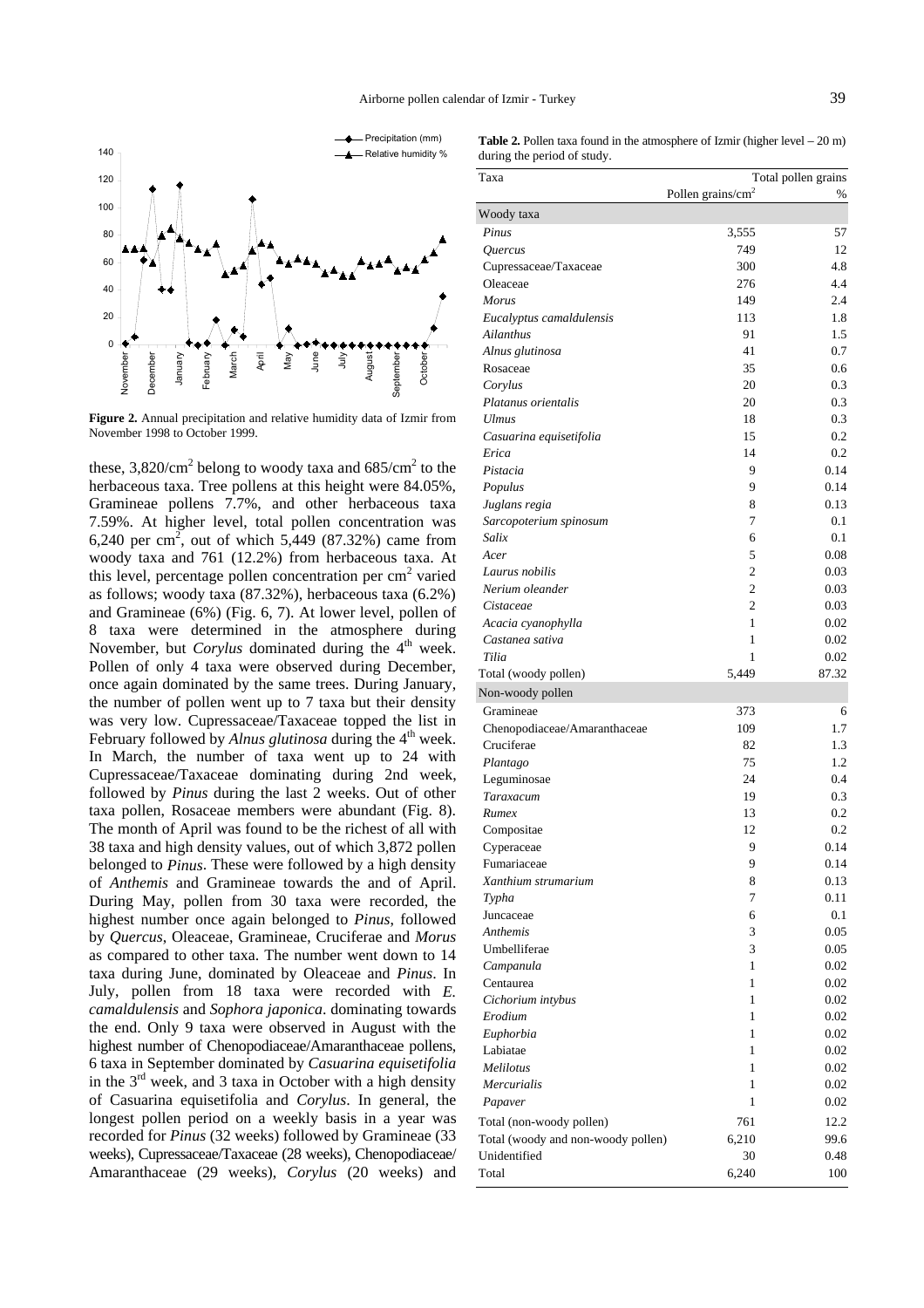

**Figure 3.** Annual temperature data of Izmir from November 1998 to October 1999.

Compositae (18 weeks). The pollen from trees dominated at this level from the first week of April untill 4<sup>th</sup> week of May. The herbaceous pollens were observed in huge density only in the  $3<sup>rd</sup>$  week of April and  $4<sup>th</sup>$  week of May. No pollen from herbaceous taxa was recorded in the 4<sup>th</sup> week of December,  $3<sup>rd</sup>$  and  $4<sup>th</sup>$  week of January,  $4<sup>th</sup>$  week of February and October (Fig. 8). At higher level, only pollen from 7 taxa were recorded in November and 4 taxa in December. The latter showed lowest density. In January and the February the numbers went up to 7 and 8 taxa respectively, with a dominance of Cupressaceae/Taxaceae during the  $2<sup>nd</sup>$  and  $3<sup>rd</sup>$  week of January and  $4<sup>th</sup>$  week of February, together with *Alnus glutinosa*. Cupressaceae/ Taxaceae pollens topped the list in March among 19 taxa recorded, in particular in the  $2<sup>nd</sup>$  week. The first 2 weeks during this month showed a dominance of *Alnus glutinosa* and Rosaceae, whereas the  $4<sup>th</sup>$  and  $5<sup>th</sup>$  weeks had more *Pinus* pollen. The number of taxa nearly doubled during April (31 taxa) with a predominance of *Pinus* followed by Cupressaceae/Taxaceae in the 2nd week, *Pinus* in the 3rd week, *Morus* and *Pinus* during the 4<sup>th</sup> week. The last 2 weeks in April had the highest density of Gramineae. The number of taxa in May was 31, with a maximum record of *Pinus* followed by Oleaceae, Gramineae, *Quercus* and *Plantago* (Fig. 9). A decrease was observed in June (18 taxa), still with a dominance of *Pinus* and Gramineae.



**Figure 4.** Total monthly variation in atmospheric pollen in Izmir metropolitan area (low level, 1.60 m).

| Table 3. Pollen concentration of some taxa in Izmir and their degree of allergy. |  |
|----------------------------------------------------------------------------------|--|
|----------------------------------------------------------------------------------|--|

| Plant taxa                   | Allergic degree | Pollen<br>concentration in<br>the atmosphere |
|------------------------------|-----------------|----------------------------------------------|
| Woody taxa                   |                 |                                              |
| Acer                         | $*$ ***         | 1                                            |
| Alnus glutinosa              | **              | 2                                            |
| <b>Arbutus</b>               | $\ast$          | 1                                            |
| Castanea sativa              | **              | 1                                            |
| Corylus                      | **              | 1, 2                                         |
| Cupressaceae/Taxaceae        | ∗               | 3, 4                                         |
| Erica                        | ***             | 1                                            |
| Juglans regia                | **              | 1                                            |
| Ligustrum vulgare            | **              | 1                                            |
| Morus                        | **              | 2, 3                                         |
| Oleaceae                     | ***             | 3                                            |
| Pinus                        | $\ast$          | 4                                            |
| Pistacia                     | $\ast$          | 1                                            |
| Platanus orientalis          | **              | 2                                            |
| Populus                      | $\ast$          | 1                                            |
| Quercus                      | ***             | 3, 4                                         |
| Rosaceae                     | $*$ , ***       | 2                                            |
| Salix                        | $\ast$          | 1                                            |
| Tilia                        | **              | 1                                            |
| <b>Ulmus</b>                 | **              | 1                                            |
| Non-woody Taxa               |                 |                                              |
| Chenopodiaceae/Amaranthaceae | ** ***          | 2, 3                                         |
| Cyperaceae                   | * ** ***        | $\mathbf{1}$                                 |
| Gramineae                    | *, **, ***      | 3, 4                                         |
| Mercurialis                  | **              | 1                                            |
| Plantago                     | $*$ ***         | 2, 3                                         |
| Rumex                        | **              | 1                                            |
| Taraxacum                    | **              | 1                                            |
| Xanthium strumarium          | **              | 1                                            |

\* - low allergic, \*\* - medium allergic, \*\*\* - highly allergic, 1 - very low pollen concentration, 2 - Medium pollen concentration, 3 - high pollen concentration, 4 - higher pollen concentration.



**Figure 5.** Total monthly variation in atmospheric pollen Izmir metropolitan area (high level, 20 m).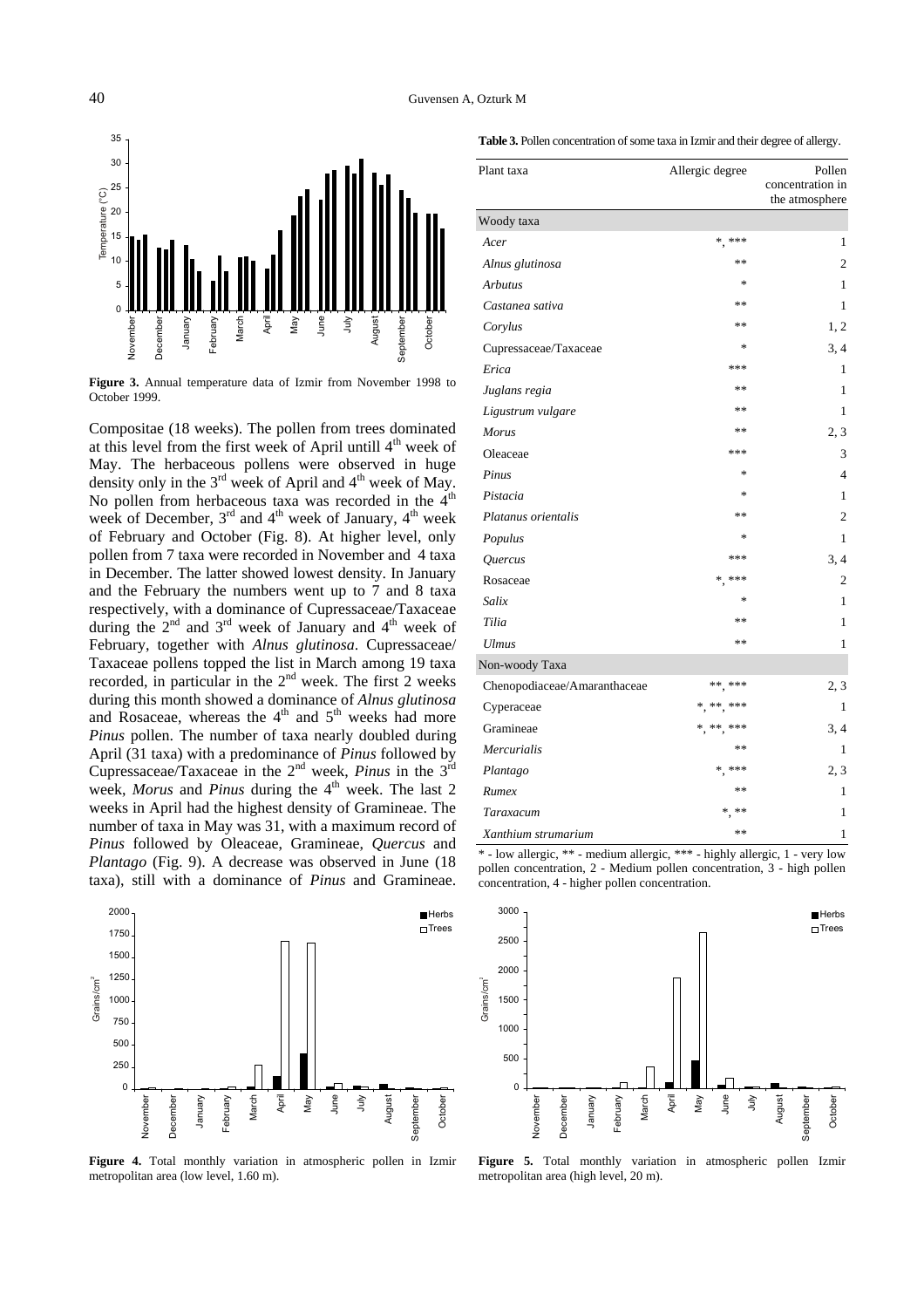

**Figure 6.** Pollen percentage  $(cm<sup>2</sup>)$  of major plant groups (lower level, 1.60 m).

During the 2nd week *Taraxacum* and Gramineae dominate together with woody codominants like *Eucalyptus camaldulensis*, Oleaceae, *Pinus* and *Quercus*. In the 3rd and 4th weeks *Eucalyptus camaldulensis*, Gramineae and *Pinus* dominated. In July the number went down to 15 taxa, still with a dominance of *Pinus* and Gramineae in the first 2 weeks followed by Chenopodiaceae/Amaranthaceae in the 3rd week. Only 9 taxa were observed in August, with a highest density of Chenopodiaceae/Amaranthaceae pollens. September, too, was poor in pollen density with only 9 taxa recorded. However, Chenopodiaceae/Amaranthaceae were common during  $1<sup>st</sup>$  and  $3<sup>rd</sup>$  weeks followed by *Casuarina equisetifolia* and Gramineae in the 3<sup>rd</sup> week. The number of taxa observed in October was 6, with a dominance of *Casuarina equisetifolia* during the 1<sup>st</sup> week. An evaluation of pollen distribution on an annual basis revealed that the longest pollination periods were observed in Gramineae (41 weeks), *Pinus* (38 weeks), Chenopodiaceae/ Amaranthaceae (31 weeks), Cupressaceae/Taxaceae (27 weeks), *Plantago* (12 weeks), Compositae (16 weeks), *Morus* (14 weeks) and *Quercus* (15 weeks). A dominance of pollen from tree taxa is seen at this level during the  $2<sup>nd</sup>$ ,  $3<sup>rd</sup>$  and 4<sup>th</sup> weeks of March, 2<sup>nd</sup> to 4<sup>th</sup> week of April, the whole of May and  $3<sup>rd</sup>$  week of June. The pollen from herbaceous taxa dominated during the 3<sup>rd</sup> and 4<sup>th</sup> week of April, particularly the  $2<sup>nd</sup>$  and  $4<sup>th</sup>$  weeks of May and the  $3<sup>rd</sup>$  of August. However, in the 4<sup>th</sup> week of November, 1<sup>st</sup> week of December and January and 4<sup>th</sup> week of August no tree pollens were recorded and similarly herbaceous pollens were also not observed during the  $1<sup>st</sup>$  week of December,  $1<sup>st</sup>$  and  $2<sup>nd</sup>$  weeks of February and the last week of October (Fig. 9).

#### **DISCUSSION**

In our investigations, pollen of woody species was higher in general at both levels as compared to herbaceous ones. The former produce more pollen than the latter. Pollen percentage was lower in November and December because pollination is not common during these months. During mid-February, pollination in Cupressaceae/Taxaceae starts and pollen concentration increases rapidly at higher level. Towards the end of February these taxa are joined

**Figure 7.** Pollen percentage  $(cm<sup>2</sup>)$  of major plant groups (higher level, 20 m).

by *Alnus glutinosa*, thus bringing the pollen concentration of woody taxa to its highest level. This is followed by an increase in the concentration of *Pinus* pollen during the  $3<sup>rd</sup>$  and  $4<sup>th</sup>$  weeks of March (Fig. 8-9), when wind speed increases (Fig. 1) and rains are frequent which add to this increase [1]. Most of the plants in the area start pollinating in mid-April and May, thus we find *Morus*, Oleaceae, *Pinus* and *Quercus* together with Chenopodiaceae/Amaranthaceae, Cruciferae, Gramineae, Leguminosae and *Plantago* dominating at both heights. Pollen distribution showed a good correlation with relative humidity and rise in temperature during the study period (Fig. 2, 3). Concentration decreases in June and July when most of the species in this area complete their pollination. This is particularly true for woody taxa during July, but herbaceous species show a relatively higher concentration. Chenopodiaceae/Amaranthaceae start pollinating in mid-summer, and as such, August and September show a dominance of their pollen at both levels (Fig. 8-9), followed by *Casuarina equisetifolia* during mid-September untill mid-October. In July and August, in particular the  $3<sup>rd</sup>$  and  $4<sup>th</sup>$  weeks, temperature (Fig. 3) and wind velocity (Fig. 1) show an increase thus producing a positive effect on the pollination. Similar findings have been reported by other workers [23]. Pollen concentration at high (20 m) and low (1.60 m) levels of basic plant groups is given in Figures 3-4. These figures clearly show that woody species dominate as compared to herbs.

Total pollens counted earlier during a study period of 1 year (1996–1997) in Izmir reported that at higher level the number was 3,302/cm<sup>2</sup>, out of which 2,938 (89%) belonged to the woody and 344 (10.4%) to herbaceous taxa. At the lower level, the numbers were  $2{,}510/cm^2$ , out of which  $1{,}851$ (73.7%) were woody and 635 (25.3%) herbaceous ones [17].

Similar tree species have been reported with highest pollen numbers in the atmosphere from Izmir[16], but the ratio is reported to be only 58.69%, which is lower than our findings. Studies undertaken in Manisa, Kırıkkale and Ankara report from these areas 84.6%, 80%, and 76 % pollen densities respectively, which also coincide with ours [2, 18, 19].

Other gravimetric investigations from Bursa-Görükle Campus area (1991–1992) report 60.9% pollen belonging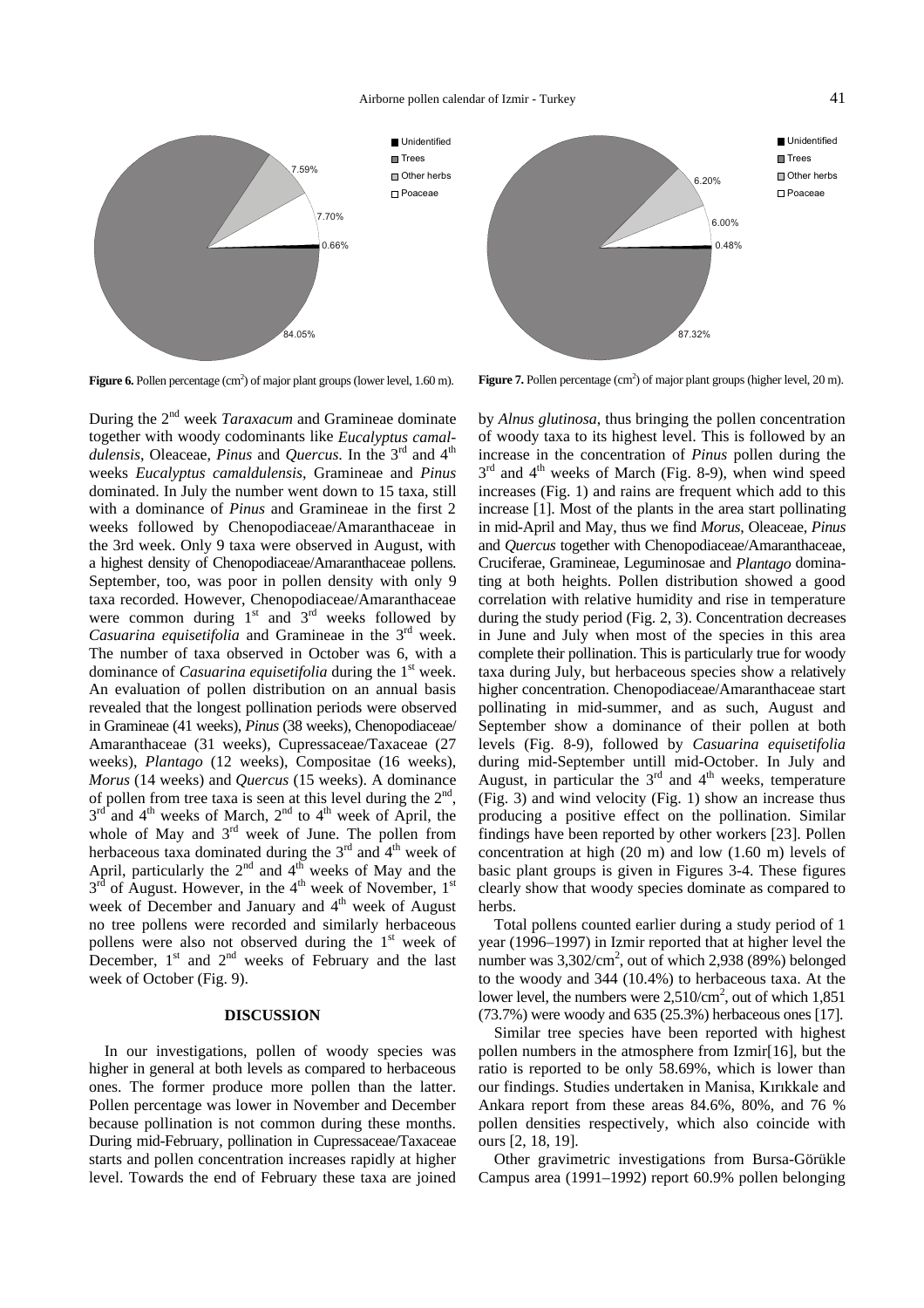# 42 Guvensen A, Ozturk M

| Acacia cyanophylla           |                    |     |     |     |     |     |     |                |     |      |     |     |     |
|------------------------------|--------------------|-----|-----|-----|-----|-----|-----|----------------|-----|------|-----|-----|-----|
| Acer                         |                    |     |     |     |     |     |     |                |     |      |     |     |     |
| Ailanthus altissima          |                    |     |     |     |     |     |     |                |     |      |     |     |     |
| Alnus glutinosa              |                    |     |     |     |     |     |     |                |     |      |     |     |     |
| Arbutus andrachne            |                    |     |     |     |     |     |     |                |     |      |     |     |     |
| Castanea sativa              |                    |     |     |     |     |     |     |                |     |      |     |     |     |
| Casuarina equisetifolia      |                    |     |     |     |     |     |     |                |     |      |     |     |     |
| Cistaceae                    |                    |     |     |     |     |     |     |                |     |      |     |     |     |
| Corylus                      |                    |     |     |     |     |     |     |                |     |      |     |     |     |
| Cupressaceae/Taxaceae        |                    |     |     |     |     |     |     |                |     |      |     |     |     |
| Erica                        |                    |     |     |     |     |     |     |                |     |      |     |     |     |
| Eucalyptus camaldulensis     |                    |     |     |     |     |     |     |                |     |      |     |     |     |
| Juglans regia                |                    |     |     |     |     |     |     |                |     |      |     |     |     |
| Laurus nobilis               |                    |     |     |     |     |     |     |                |     |      |     |     |     |
| Ligustrum vulgare            |                    |     |     |     |     |     |     |                |     |      |     |     |     |
| Morus                        |                    |     |     |     |     |     |     |                |     |      |     |     |     |
| Nerium oleander              |                    |     |     |     |     |     |     |                |     |      |     |     |     |
| Oleaceae                     |                    |     |     |     |     |     |     |                |     |      |     |     |     |
| Pinus                        |                    |     |     |     |     |     |     |                |     |      |     |     |     |
| Pistacia                     |                    |     |     |     |     |     |     |                |     |      |     |     |     |
| Platanus orientalis          |                    |     |     |     |     |     |     |                |     |      |     |     |     |
| Populus                      |                    |     |     |     |     |     |     |                |     |      |     |     |     |
| Quercus                      |                    |     |     |     |     |     |     |                |     |      |     |     |     |
| Rosaceae                     |                    |     |     |     |     |     |     |                |     |      |     |     |     |
| Salix                        |                    |     |     |     |     |     |     |                |     |      |     |     |     |
| Sarcopoterium spinosum       |                    |     |     |     |     |     |     |                |     |      |     |     |     |
| Schinus molle                |                    |     |     |     |     |     |     |                |     |      |     |     |     |
| Sophora japonica             |                    |     |     |     |     |     |     |                |     |      |     |     |     |
| Ulmus                        |                    |     |     |     |     |     |     |                |     |      |     |     |     |
| Anthemis                     |                    |     |     |     |     |     |     |                |     |      |     |     |     |
| Calendula                    |                    |     |     |     |     |     |     |                |     |      |     |     |     |
| Campanula                    |                    |     |     |     |     |     |     |                |     |      |     |     |     |
|                              |                    |     |     |     |     |     |     |                |     |      |     |     |     |
| Cardaria                     |                    |     |     |     |     |     |     |                |     |      |     |     |     |
| Carduus                      |                    |     |     |     |     |     |     |                |     |      |     |     |     |
| Caryophyllaceae              |                    |     |     |     |     |     |     |                |     |      |     |     |     |
| Centaurea                    |                    |     |     |     |     |     |     |                |     |      |     |     |     |
| Chenopodiaceae/Amaranthaceae |                    |     |     |     |     |     |     |                |     |      |     |     |     |
| Compositae                   |                    |     |     |     |     |     |     |                |     |      |     |     |     |
| Cruciferae                   |                    |     |     |     |     |     |     |                |     |      |     |     |     |
| Cyperaceae                   |                    |     |     |     |     |     |     |                |     |      |     |     |     |
| Ecbalium elaterium           |                    |     |     |     |     |     |     |                |     |      |     |     |     |
| Fumariaceae                  |                    |     |     |     |     |     |     |                |     |      |     |     |     |
| Gramineae                    |                    |     |     |     |     |     |     |                |     |      |     |     |     |
| Hypecoum                     |                    |     |     |     |     |     |     |                |     |      |     |     |     |
| Juncaceae                    |                    |     |     |     |     |     |     |                |     |      |     |     |     |
| Labiatae                     |                    |     |     |     |     |     |     |                |     |      |     |     |     |
| Leguminosae                  |                    |     |     |     |     |     |     |                |     |      |     |     |     |
| Malva sylvestris             |                    |     |     |     |     |     |     | $\blacksquare$ |     |      |     |     |     |
| Papaver                      |                    |     |     |     |     |     |     |                |     |      |     |     |     |
| Plantago                     |                    |     |     |     |     |     |     |                |     |      |     |     |     |
| Ranunculaceae                |                    |     |     |     |     |     |     |                |     |      |     |     |     |
| Rubiaceae                    |                    |     |     |     |     |     |     |                |     |      |     |     |     |
| Rumex                        |                    |     |     |     |     |     |     |                |     |      |     |     |     |
| Scrophulariaceae             |                    |     |     |     |     |     |     |                |     |      |     |     |     |
| Taraxacum                    |                    |     |     |     |     |     |     |                |     |      |     |     |     |
| Typha                        |                    |     |     |     |     |     |     |                |     |      |     |     |     |
| Umbelliferae                 | $1 - 10$           |     |     |     |     |     |     |                |     |      |     |     |     |
| Urticaceae                   | 11-100<br>101-1000 |     |     |     |     |     |     |                |     |      |     |     |     |
| Xanthium strumarium          | >1000              |     |     |     |     |     |     |                |     |      |     |     |     |
|                              |                    | Jan | Feb | Mar | Apr | May | Jun | Jul            | Aug | Sept | Oct | Nov | Dec |

Figure 8. Annual pollen calendar of Izmir at lower levels  $(1.60 \text{ m})$  (grains/cm<sup>2</sup>).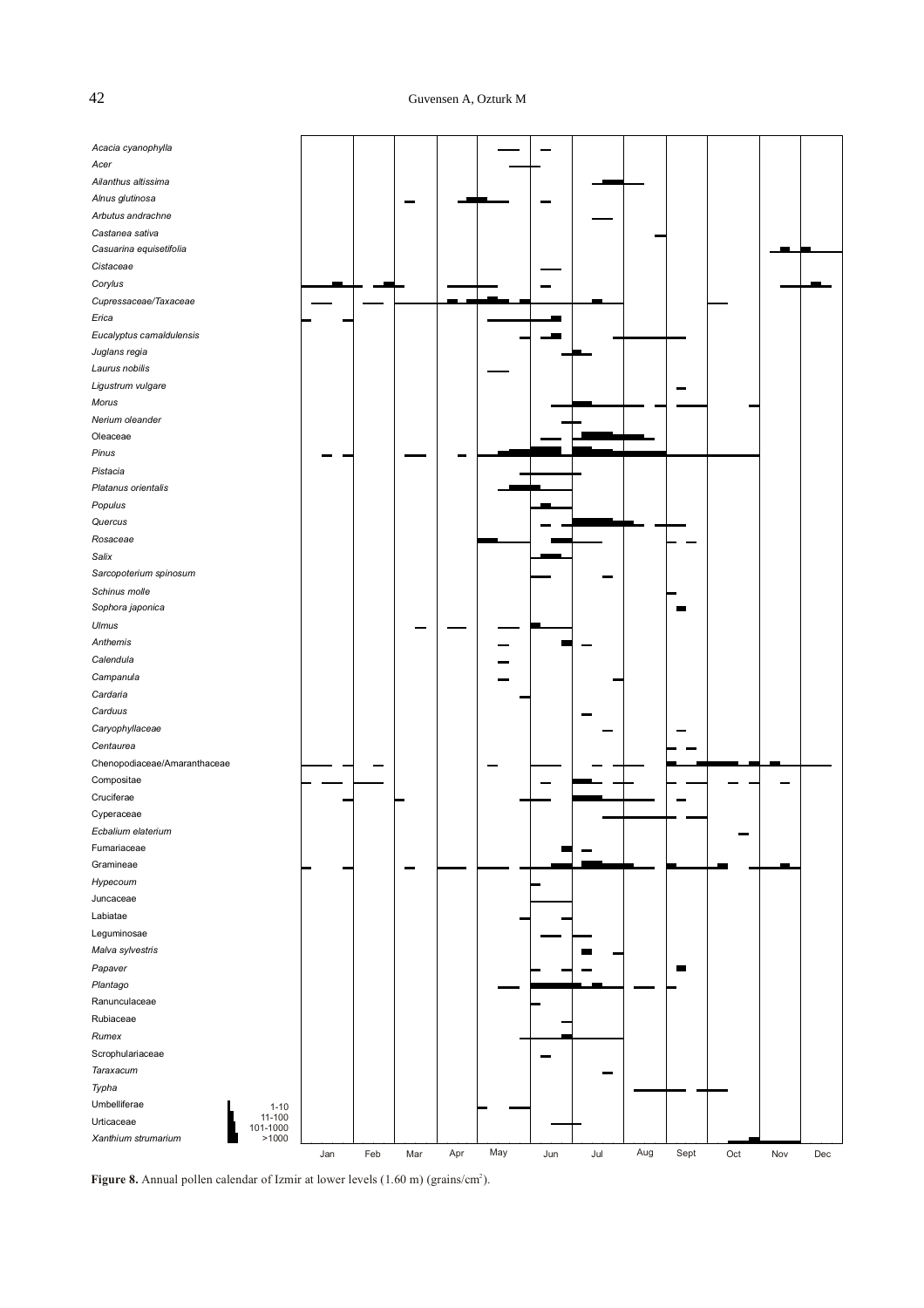Airborne pollen calendar of Izmir - Turkey 43

| Acacia cyanophylla           |                   |     |     |     |     |     |     |     |                          |      |     |     |                |
|------------------------------|-------------------|-----|-----|-----|-----|-----|-----|-----|--------------------------|------|-----|-----|----------------|
| Acer                         |                   |     |     |     |     |     |     |     |                          |      |     |     |                |
| Ailanthus altissima          |                   |     |     |     |     |     |     |     |                          |      |     |     |                |
| Alnus glutinosa              |                   |     |     |     |     |     |     |     |                          |      |     |     |                |
| Castanea sativa              |                   |     |     |     |     |     |     |     |                          |      |     |     |                |
| Casuarina equisetifolia      |                   |     |     |     |     |     |     |     |                          |      |     |     |                |
| Cistaceae                    |                   |     |     |     |     |     |     |     |                          |      |     |     |                |
| Corylus                      |                   |     |     |     |     |     |     |     |                          |      |     |     |                |
| Cupressaceae/Taxaceae        |                   |     |     |     |     |     |     |     |                          |      |     |     |                |
| Erica                        |                   |     |     |     |     |     |     |     |                          |      |     |     |                |
| Eucalyptus camaldulensis     |                   |     |     |     |     |     |     |     |                          |      |     |     |                |
| Juglans regia                |                   |     |     |     |     |     |     |     |                          |      |     |     |                |
| Laurus nobilis               |                   |     |     |     |     |     |     |     |                          |      |     |     |                |
| Morus                        |                   |     |     |     |     |     |     |     |                          |      |     |     |                |
| Nerium oleander              |                   |     |     |     |     |     |     |     |                          |      |     |     |                |
| Oleaceae                     |                   |     |     |     |     |     |     |     |                          |      |     |     |                |
| Pinus                        |                   |     |     |     |     |     |     |     |                          |      |     |     |                |
| Pistacia                     |                   |     |     |     |     |     |     |     |                          |      |     |     |                |
| Platanus orientalis          |                   |     |     |     |     |     |     |     |                          |      |     |     |                |
| Populus                      |                   |     |     |     |     |     |     |     |                          |      |     |     |                |
| Quercus                      |                   |     |     |     |     |     |     |     |                          |      |     |     |                |
| Rosaceae                     |                   |     |     |     |     |     |     |     |                          |      |     |     |                |
| Salix                        |                   |     |     |     |     |     |     |     |                          |      |     |     |                |
| Sarcopoterium spinosum       |                   |     |     |     |     |     |     |     |                          |      |     |     |                |
|                              |                   |     |     |     |     |     |     |     |                          |      |     |     |                |
| Tilia                        |                   |     |     |     |     |     |     |     |                          |      |     |     |                |
| Ulmus                        |                   |     |     |     |     |     |     |     |                          |      |     |     |                |
| Anthemis                     |                   |     |     |     |     |     |     |     |                          |      |     |     |                |
| Campanula                    |                   |     |     |     |     |     |     |     |                          |      |     |     |                |
| Centaurea                    |                   |     |     |     |     |     |     |     |                          |      |     |     |                |
| Chenopodiaceae/Amaranthaceae |                   |     |     |     |     |     |     |     |                          |      |     |     |                |
| Cichorium intybus            |                   |     |     |     |     |     |     |     |                          |      |     |     |                |
| Compositae                   |                   |     |     |     |     |     |     |     |                          |      |     |     |                |
| Cruciferae                   |                   |     |     |     |     |     |     |     |                          |      |     |     |                |
| Cyperaceae                   |                   |     |     |     |     |     |     |     |                          |      |     |     |                |
| Erodium                      |                   |     |     |     |     |     |     |     |                          |      |     |     |                |
| Euphorbia                    |                   |     |     |     |     |     |     |     |                          |      |     |     |                |
| Fumariaceae                  |                   |     |     |     |     |     |     |     |                          |      |     |     |                |
| Gramineae                    |                   |     |     |     |     |     |     |     |                          |      |     |     |                |
| Juncaceae                    |                   |     |     |     |     |     |     |     |                          |      |     |     |                |
| Labiatae                     |                   |     |     |     |     |     |     |     |                          |      |     |     |                |
| Leguminosae                  |                   |     |     |     |     |     |     |     |                          |      |     |     |                |
| Melilotus                    |                   |     |     |     |     |     |     |     |                          |      |     |     |                |
| <b>Mercurialis</b>           |                   |     |     |     |     |     |     |     |                          |      |     |     |                |
| Papaver                      |                   |     |     |     |     |     |     |     |                          |      |     |     |                |
| Plantago                     |                   |     |     |     |     |     |     |     |                          |      |     |     |                |
| Rumex                        |                   |     |     |     |     |     |     |     |                          |      |     |     |                |
| Taraxacum                    |                   |     |     |     |     |     |     |     | $\overline{\phantom{a}}$ |      |     |     |                |
| Typha                        | $1 - 10$          |     |     |     |     |     |     |     |                          |      |     |     |                |
| Umbelliferae                 | 11-100            |     |     |     |     |     |     |     |                          |      |     |     |                |
| Xanthium strumarium          | 101-1000<br>>1000 |     |     |     |     |     |     |     |                          |      |     |     |                |
|                              |                   | Jan | Feb | Mar | Apr | May | Jun | Jul | Aug                      | Sept | Oct | Nov | $\mathsf{Dec}$ |

Figure 9. Annual pollen calendar of Izmir at higher level  $(20 \text{ m})$  (grains/cm<sup>2</sup>).

to woody taxa and 39.1% to the herbaceous ones. The pollens of woody taxa such as *Pinus*, *Quercus*, *Platanus orientalis*, Olea europaea and those of Gramineae, *Plantago*, Chenopodiaceae/Amaranthaceae, Urticaceae, Compositae are reported to show higher concentration as compared to others [6]. The results of our woody taxa are much higher, but those of herbaceous ones are lower than these values.

The studies covering the central part of Bursa city (1991) report 70.1% pollen of woody and 27% of herbaceous taxa dominated by *Pinus*, Cupressaceae/Taxaceae, *Abies nordmanniana, Platanus orientalis, Olea europaea, Gramineae, Urticaceae, Chenopodiaceae/Amaranthaceae, Artemisia* and Compositae pollens [5], which are very close to our findings except for Euro-Siberian element *Abies nord-*